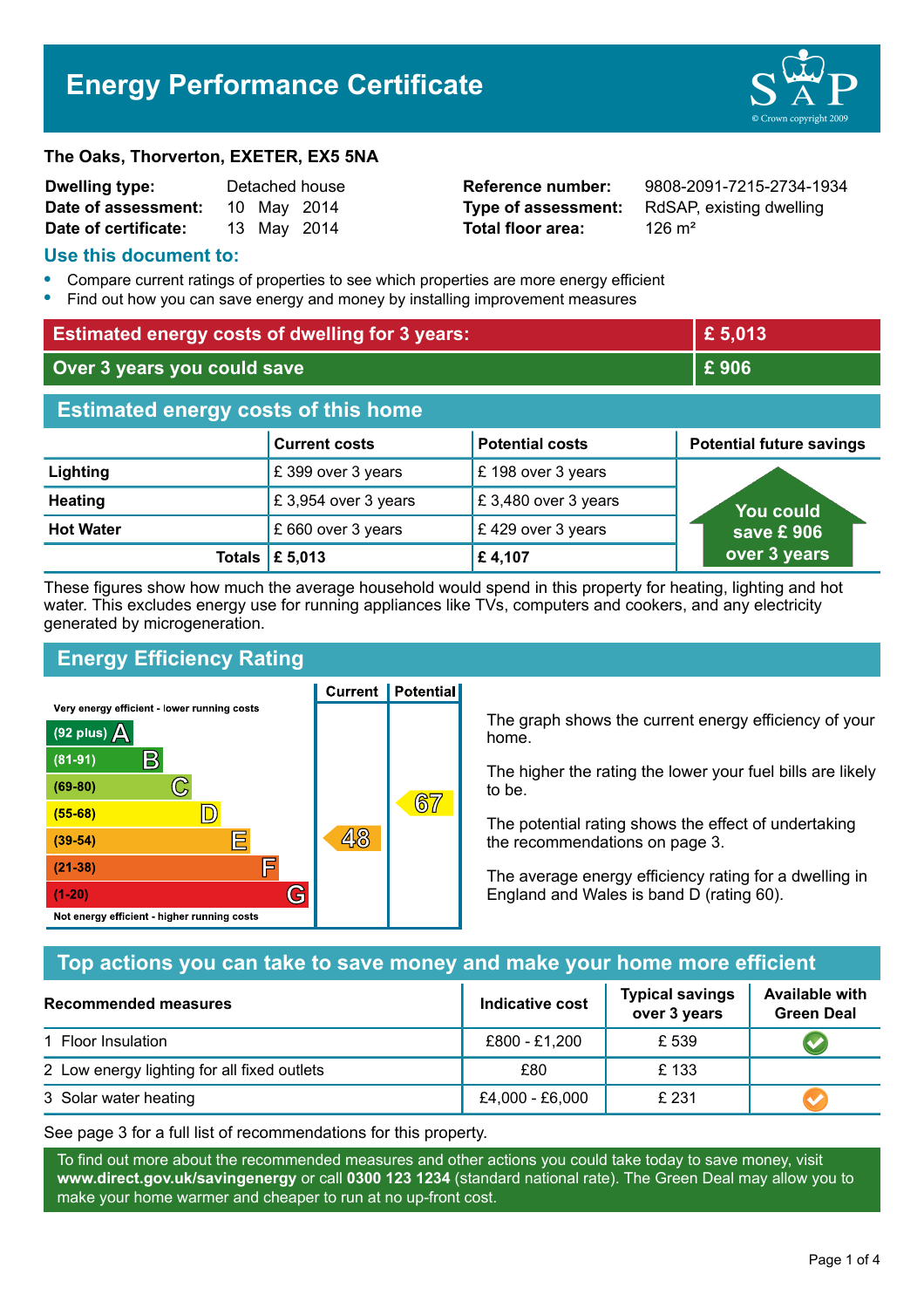| <b>Element</b>        | <b>Description</b>                         | <b>Energy Efficiency</b> |
|-----------------------|--------------------------------------------|--------------------------|
| Walls                 | Cavity wall, filled cavity                 | ★★★★☆                    |
|                       | Cavity wall, as built, insulated (assumed) | ★★★★☆                    |
| Roof                  | Pitched, 200 mm loft insulation            | ★★★★☆                    |
|                       | Roof room(s), insulated (assumed)          | ★★★★☆                    |
| Floor                 | Suspended, no insulation (assumed)         |                          |
|                       | Solid, limited insulation (assumed)        |                          |
| Windows               | Fully double glazed                        | ★★★★☆                    |
| Main heating          | Boiler and radiators, LPG                  | ★★★☆☆                    |
| Main heating controls | Programmer, room thermostat and TRVs       | ★★★★☆                    |
| Secondary heating     | Room heaters, LPG                          |                          |
| Hot water             | From main system                           | ★★☆☆☆                    |
| Lighting              | No low energy lighting                     | ★☆☆☆☆                    |

#### **Summary of this home's energy performance related features**

Current primary energy use per square metre of floor area: 172 kWh/m² per year

The assessment does not take into consideration the physical condition of any element. 'Assumed' means that the insulation could not be inspected and an assumption has been made in the methodology based on age and type of construction.

# **Low and zero carbon energy sources**

Low and zero carbon energy sources are sources of energy that release either very little or no carbon dioxide into the atmosphere when they are used. Installing these sources may help reduce energy bills as well as cutting carbon. There are none provided for this home.

# **Opportunity to benefit from a Green Deal on this property**

The Green Deal may enable owners and occupiers to make improvements to their property to make it more energy efficient. Under a Green Deal, the cost of the improvements is repaid over time via a credit agreement. Repayments are made through a charge added to the electricity bill for the property. To see which improvements are recommended for this property, please turn to page 3. You can choose which improvements you want to install and ask for a quote from an authorised Green Deal provider. They will organise installation by an authorised Green Deal installer. If you move home, the responsibility for paying the Green Deal charge under the credit agreement passes to the new electricity bill payer.

For householders in receipt of income-related benefits, additional help may be available.

To find out more, visit **www.direct.gov.uk/savingenergy** or call **0300 123 1234**.

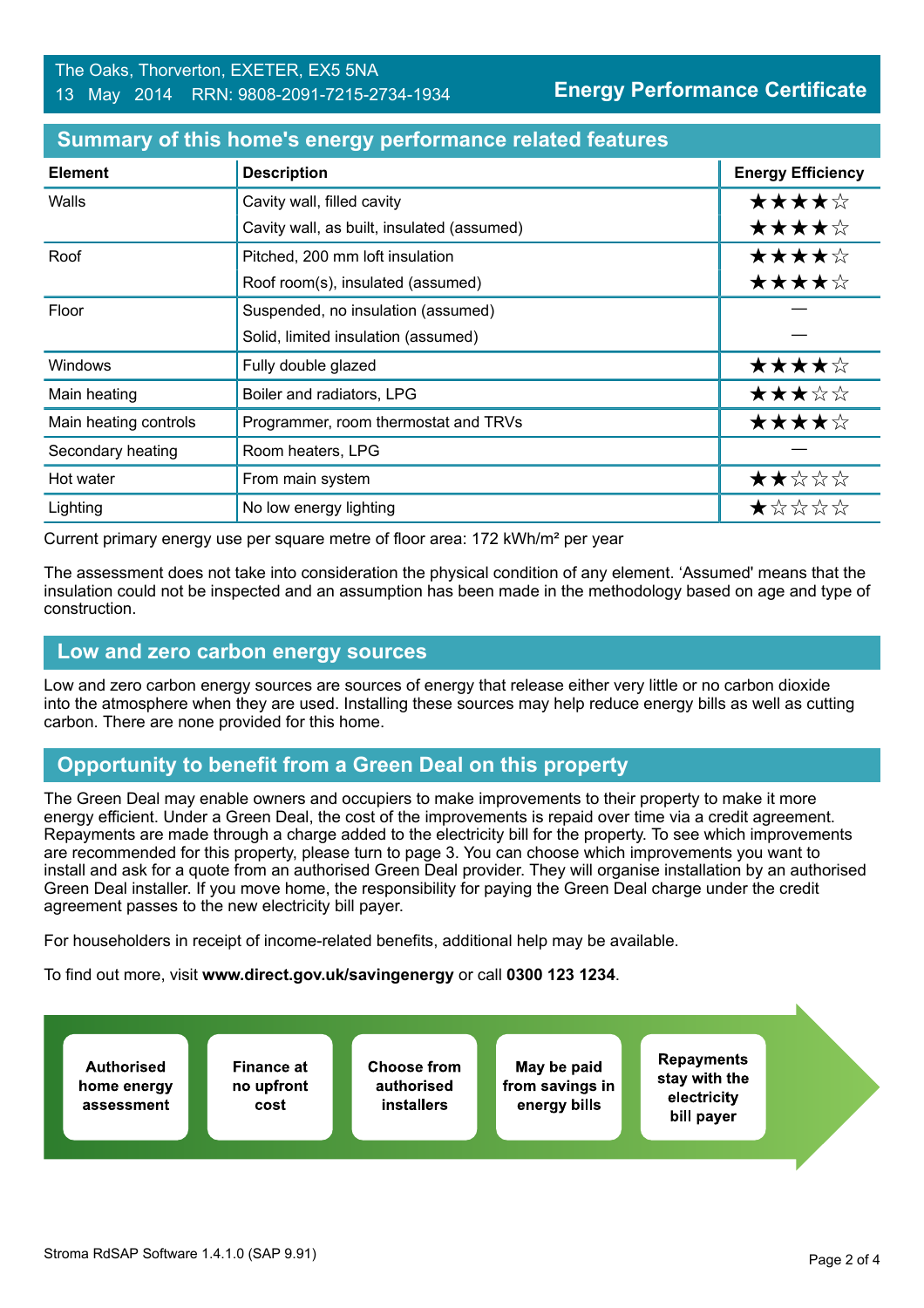#### The Oaks, Thorverton, EXETER, EX5 5NA 13 May 2014 RRN: 9808-2091-7215-2734-1934

## **Recommendations**

The measures below will improve the energy performance of your dwelling. The performance ratings after improvements listed below are cumulative; that is, they assume the improvements have been installed in the order that they appear in the table. Further information about the recommended measures and other simple actions you could take today to save money is available at **www.direct.gov.uk/savingenergy**. Before installing measures, you should make sure you have secured the appropriate permissions, where necessary. Such permissions might include permission from your landlord (if you are a tenant) or approval under Building Regulations for certain types of work.

Measures with a green tick are likely to be fully financed through the Green Deal since the cost of the measures should be covered by the energy they save. Additional support may be available for homes where solid wall insulation is recommended. If you want to take up measures with an orange tick  $\bullet$ , be aware you may need to contribute some payment up-front.

| <b>Recommended measures</b>               | <b>Indicative cost</b> | <b>Typical savings</b><br>per year | <b>Rating after</b><br>improvement | <b>Green Deal</b><br>finance |
|-------------------------------------------|------------------------|------------------------------------|------------------------------------|------------------------------|
| <b>Floor Insulation</b>                   | £800 - £1,200          | £180                               | <b>E53</b>                         |                              |
| Low energy lighting for all fixed outlets | £80                    | £44                                | <b>D55</b>                         |                              |
| Solar water heating                       | £4,000 - £6,000        | £77                                | <b>D57</b>                         |                              |
| Solar photovoltaic panels, 2.5 kWp        | £9,000 - £14,000       | £ 262                              | <b>D64</b>                         |                              |
| Wind turbine                              | £1,500 - £4,000        | £86                                | <b>D67</b>                         |                              |

# **Choosing the right package**

Visit **www.epcadviser.direct.gov.uk**, our online tool which uses information from this EPC to show you how to save money on your fuel bills. You can use this tool to personalise your Green Deal package.



| PUDIIC SEIVICES AII III ONE DIACE |  |  |
|-----------------------------------|--|--|
|                                   |  |  |

| rings | You could finance this package of                                                                                          |
|-------|----------------------------------------------------------------------------------------------------------------------------|
| :180  | measures under the Green Deal. It<br>could save you £180 a year in energy                                                  |
|       | costs, based on typical energy use.<br>Some or all of this saving would be<br>recouped through the charge on your<br>bill. |

| <b>Green Deal package</b>          | <b>Typical annual savings</b> |
|------------------------------------|-------------------------------|
|                                    | Total savings of £180         |
| Electricity/gas/other fuel savings | £0/£0/£180                    |